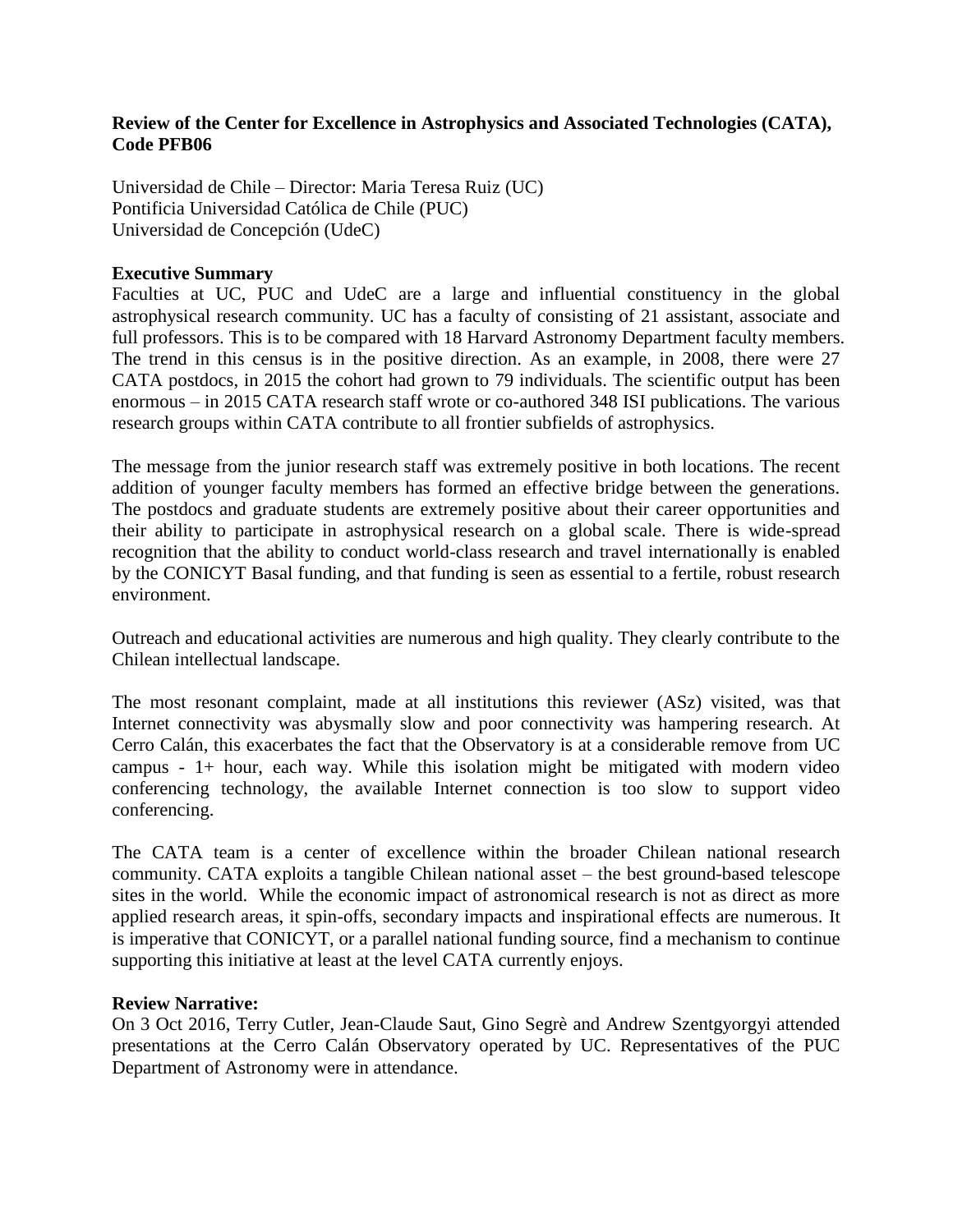Gino Segrè and Andrew Szentgyorgyi were to review the Concepcion CATA site on 5 Oct 2016, however Prof. Segrè was unable to attend, so only Dr. Szentgyorgyi attended the UdeC presentations.

At both Cerro Calán and UdeC, the review panel had a closed-door meeting with the junior research staff, principally graduate students and post-docs.

# **Review**

The research and activities at CATA were divided into 8 themes in the presentation at UC:

- 1. The birth of cosmic structure
- 2. Stellar populations
- 3. Distance scale
- 4. Star formation
- 5. Exoplanets and brown dwarfs
- 6. High performance computing
- 7. Instrumentation
- 8. Education & Outreach

The PUC/UC team's portfolio is synoptic, while the focus of the UdeC group is centered on topics 2, 3 & 8. The UdeC group, with more targeted research goals, especially Gieren's work on Cepheids, is internationally recognized as authoritative. The Santiago institutions, with their larger staff, do high-impact research in a broader cross section of research areas. Together, they contribute to every area of extra-solar system astrophysics. While this portfolio is far too large to discuss exhaustively, it is worth mentioning a few recent high points:

- CATA team members have been participants in the Faint Blue Dot Project, which discovered the existence of an exoplanet orbiting the star that is nearest to the Sun (Proxima Cen). Studies of an initiative to send spacecraft to Proxima Cen b have already been funded by Yuri Milner and the Breakthrough Foundation, and are currently in progress.
- CATA contributions to cosmology are profound and numerous. During 2015, CATA researchers produced the deepest-ever image of Malin 1, the most extended and faintest spiral galaxy in the nearby Universe. They also discovered one of the faintest galaxies seen in the early Universe.
- PUC has a leadership position in the Arizona-CfA-Católica Exoplanet Spectroscopy Survey (ACCESS) which is producing a uniform sample of measurements of exoplanet atmospheres, yielding information about the cloudiness and dustiness of those exoplanet atmospheres.
- The UC program exploits the ALMA's potential to finally understand the formation of massive stars, an unsolved puzzle in our understanding of how the first stars formed.
- The submillimetric instrumentation led by Bronfmann is an extremely shrewd exploitation of access to a one-in-the-world research platform (ALMA) and a technology that is well-matched to the capabilities of locally available CATA infrastructure.
- The UdeC education/outreach effort seemed particularly innovative and successful. One student project team built a 3- meter radio telescope that mapped galactic hydrogen.